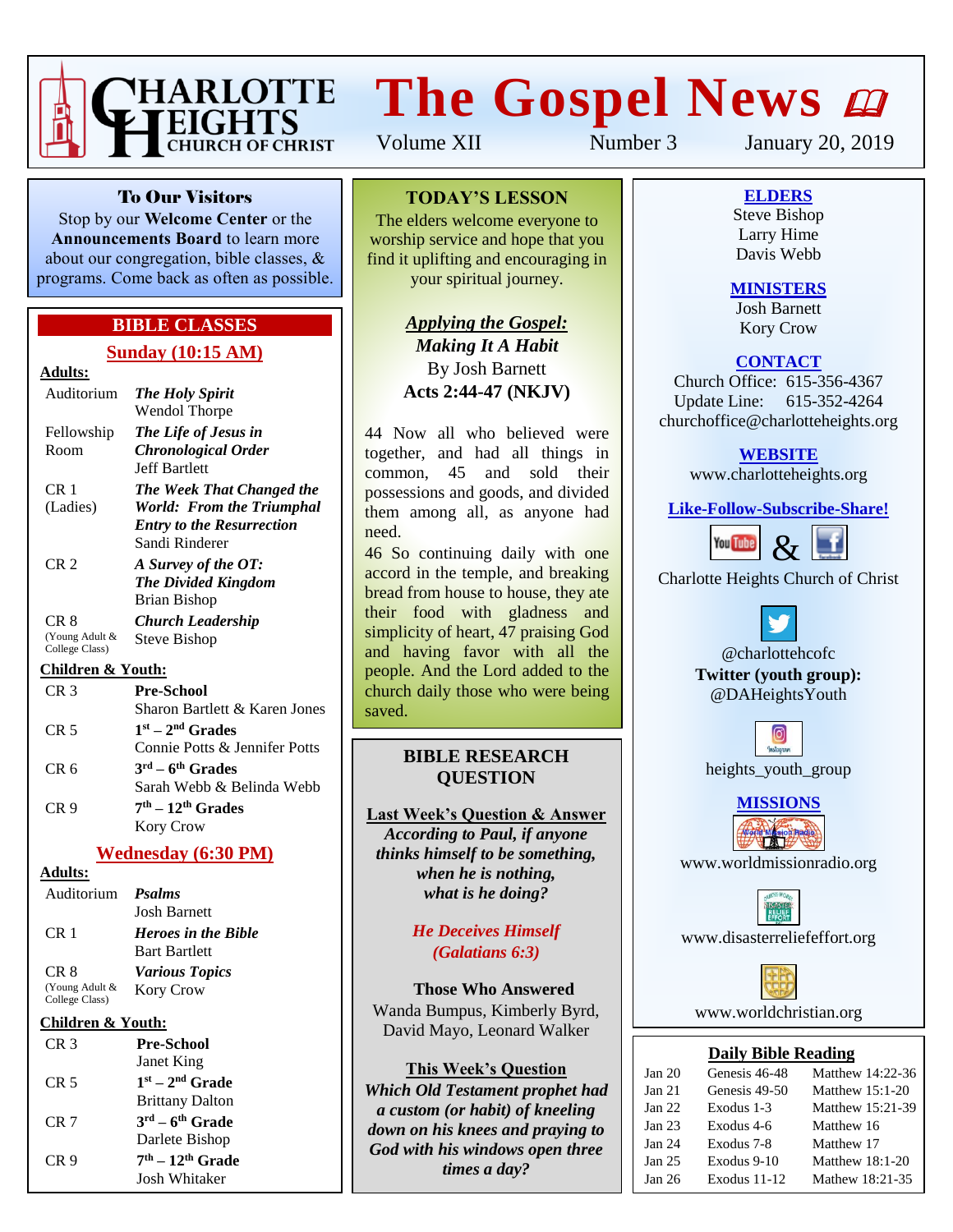## **Applying the Gospel – There is no "I" in Growth**

"There is no 'I' in *TEAM*". I've heard that said and so have you. We understand this when it comes to team sports. Everyone needs to play together and work together for the common goal to win.

I would say, "There is no 'I' in *GROWTH*". We must understand this when it comes to the church. The early church exemplified the idea of being together. They were together in what they believed (Acts 2:44). They were together in having what they needed (Acts 2:44-45). They were together in their fellowship (Acts 2:46). "*The Lord added daily those who were being saved*" (Acts 2:47). The church was growing. How? They were together in the gospel of Jesus Christ.



The Christian life doesn't make sense when lived alone. We can try to grow on our own, but we won't go as far. We need to grow together. Remember there is no "I" or "ME" in *GROWTH*.

May we resemble the early church by the way we grow in the gospel.

In Him, **Josh Barnett**

**Upcoming Events Kidspiration Lunch - TODAY** *See Page 3*

**Friday Night Singing – January 25** Corinth Church of Christ 1220 Butler Bridge Rd, Portland

**Men's Breakfast – January 26 (8:30)** *See Announcement*

**CARE Team – January 27** *The CARE Team will meet after the Evening Services. Please bring food.*

> **Elder/Deacon Meeting January 28 (6:30)**

**Bordeaux Hospital – February 3** *Help transport the patients to worship.*

> **Congregational Meeting February 3 (2:00)**

**Sunday Night Service Time Change February 3 (4:00)** *This time change is only for this one day.*

> **Superbowl Party February 3 (5:00)**

**Kids Valentines Party February 10 (After Sunday School)** *Details coming soon*

**Ladies Day Planning Meeting February 10 (4:00)**

**Widow/Widower Luncheon February 16 (12:00)**

### Sympathy

Sympathy is extended to the family of **Steve Penix**, a former member of West Nashville Heights, who passed away last week. He was the brotherin-law of Terry Grissim. Please keep this family in your prayers.



*February 3 will be a busy day!* We will have a **Congregational Meeting** from **2:00 to 4:00**.

**Evening services** will begin after the Congregational Meeting at **4:00**.

After the evening services, everyone is invited to stay for a **Superbowl Party** in the Fellowship Room. *Please bring finger foods, snacks, deserts, and drinks.*

### Meet Our Members with Josh & Kory

**Josh** & **Kory** are making visits on Tuesday and Thursday nights at either 4:00 or 6:00. They will come to your home, meet with you at the church building, or meet somewhere else, if you prefer. *There is a sign-up list in the foyer, if you would like a particular time.*

### Men's Breakfast January 26 (8:30)

All men of the congregation are invited to a Men's Breakfast on Saturday, January 26<sup>th</sup>.



Church-Wide Spring Retreat Plans are being made for a **Church-Wide Spring Retreat**. **Everyone is invited to attend.**

See **Mark Collins** or **Josh Whitaker** with questions. *Please sign the list in the foyer if you plan to attend.*



2019 Monthly Assignments





**March 29-31**

The Theme will be **SOMNC** 

**Camp Meribah in Centerville** *[https://centervillechurchofchrist.org/camp-meribah](https://centervillechurchofchrist.org/camp-meribah/)*

There are still some openings on the 2019 Monthly Assignments for Counting, PowerPoint, and Sound. *See the sheet on the bulletin board and sign up.*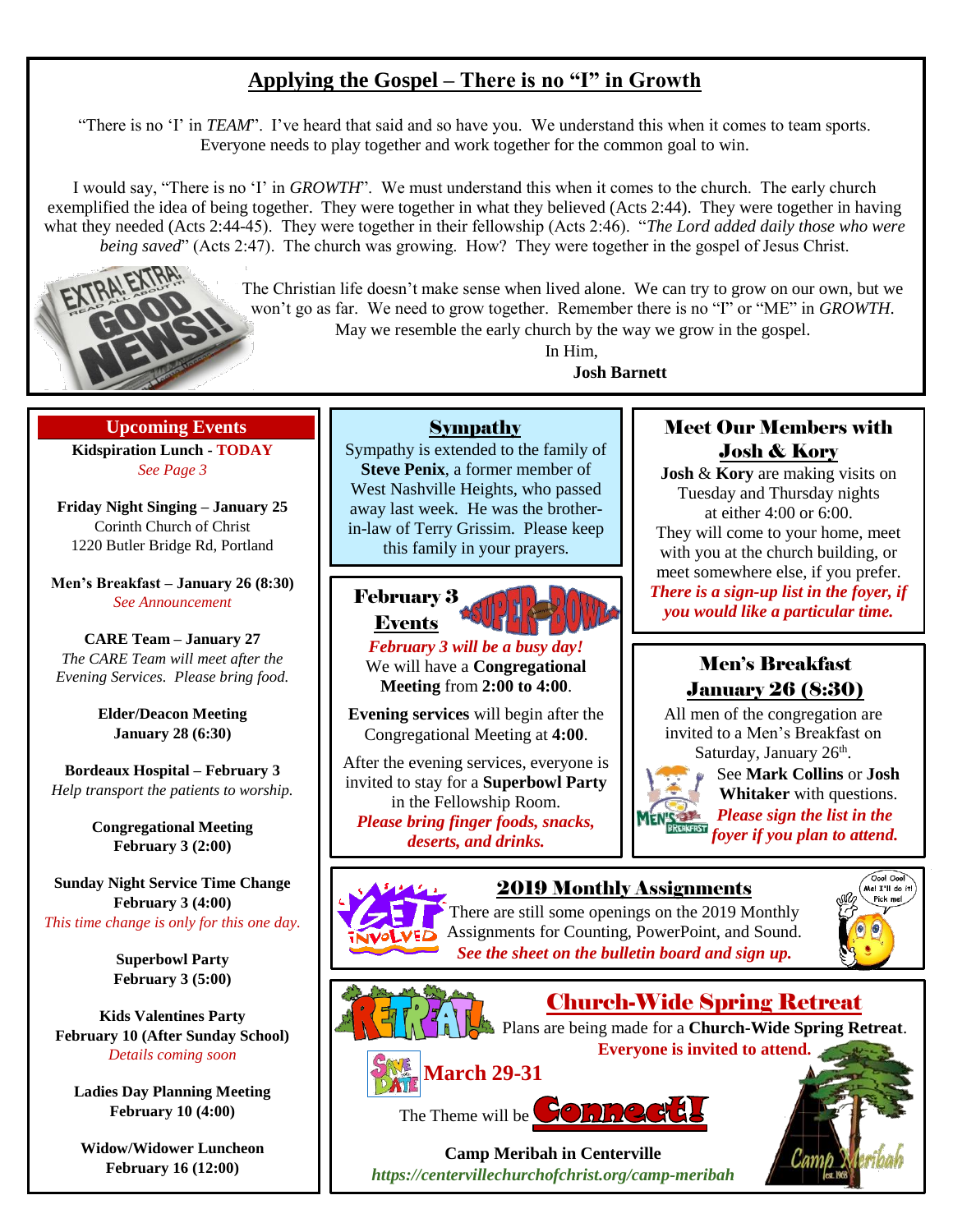

Last week, they solved the  $12<sup>th</sup>$  clue & removed the  $12<sup>th</sup>$  lock.

*They praised the Lord with all their might Even in prison, throughout the night. Suddenly, a great earthquake came. It shook the prison and unfastened their CHAINS.*

The clue was about Paul and Silas praising God in prison. We learned that we must **Praise God, No Matter What.**

But, when all the chains were removed, the Goosebumps family discovered one final lock that was different from all of the others. **This lock has no keyhole**!

What does the Goosebumps family need to do in order to open this final lock? Binx the Butler, Matilda the Maid, Nagini the Spider, and the entire Goosebumps family have been searching the **Ancient Scrolls of Goosebumps Manor** to find the answer.

What do you think they need to do to remove the final lock from the **Old Goosebumps Treasure Chest** and finally discover

### **THE SECRET OF GOOSEBUMPS MANOR?**

**According to the Ancient Scrolls of Goosebumps Manor:**

*You can learn to face your fears. Listen closely. Open you ears. 12 Bible Clues you will hear in turn. 12 Bible Lessons you must learn. Each lesson you must now recall. The key is to repeat them \_ \_ \_.*

# **We will have a Kidspiration Luncheon TODAY after Sunday School!**



# **V IMPACT Corner**

|              | In His Steps              | 1 Peter 2:21        |
|--------------|---------------------------|---------------------|
| M            | <b>Mission Minded</b>     | <b>Mark 16:15</b>   |
| P            | <b>Participating</b>      | <b>Acts 2:46</b>    |
| $\mathbf{A}$ | <b>Attitude of Christ</b> | <b>Matthew 5:14</b> |
| $\mathbf C$  | <b>Committed</b>          | <b>Psalms</b> 37:5  |
| Т            | <b>Transformed</b>        | Romans 12:2         |

### **I - In His Steps**

There is a principle in forensic science called "Locard's exchange principle". It simply means that every contact leaves a trace. Wherever a criminal steps, whatever a criminal touches, whatever a criminal leaves, it will serve as a silent witness against the criminal. Every single contact leaves a trace. This is true in Christian living. Jesus came to earth and left a trace for us to follow **In His Steps**. What evidence is there of us walking "In His Steps"?

### *"For to this you were called, because Christ also suffered for us leaving us an example, that you should follow His steps"* **(I Peter 2:21).**

The evidence is clear. We have an example in love, forgiveness, patience, endurance, and humility. His name is Jesus, and He invites us to follow Him. Are we leaving a trace back to Jesus?

-- Josh Barnett



# Lads-To-Leaders

 $\frac{12}{\text{Kahleration} \cdot \text{Cahleration}}$  Lads-To-Leaders and Leaderettes are now meeting every Sunday evening at 5:00. Boys and girls will meet separately and will work on song leading, scripture reading, and other events. If we have enough interested in participating in the Bible Bowl on the book of Exodus, we will meet at 4:00 each Sunday to study and practice. Each individual needs to complete a

registration form and return it to Darlete Bishop as soon as possible. There are also opportunities to participate in art, drawing, portrait, and many other events.

The annual convention is at the Opryland Hotel over Easter weekend, which is April 19-21.

Contact **Steve** or **Darlete Bishop** with any questions or if you want to reserve a room for the weekend at the hotel.

### ГНЕ MEIGH **Student Ministry**

### UPCOMING **EVENTS**

• **Devotional**

- January 27 (After Evening Services) • **Challenge Youth Conference (CYC)**
- February 22-24 Pigeon Forge, TN